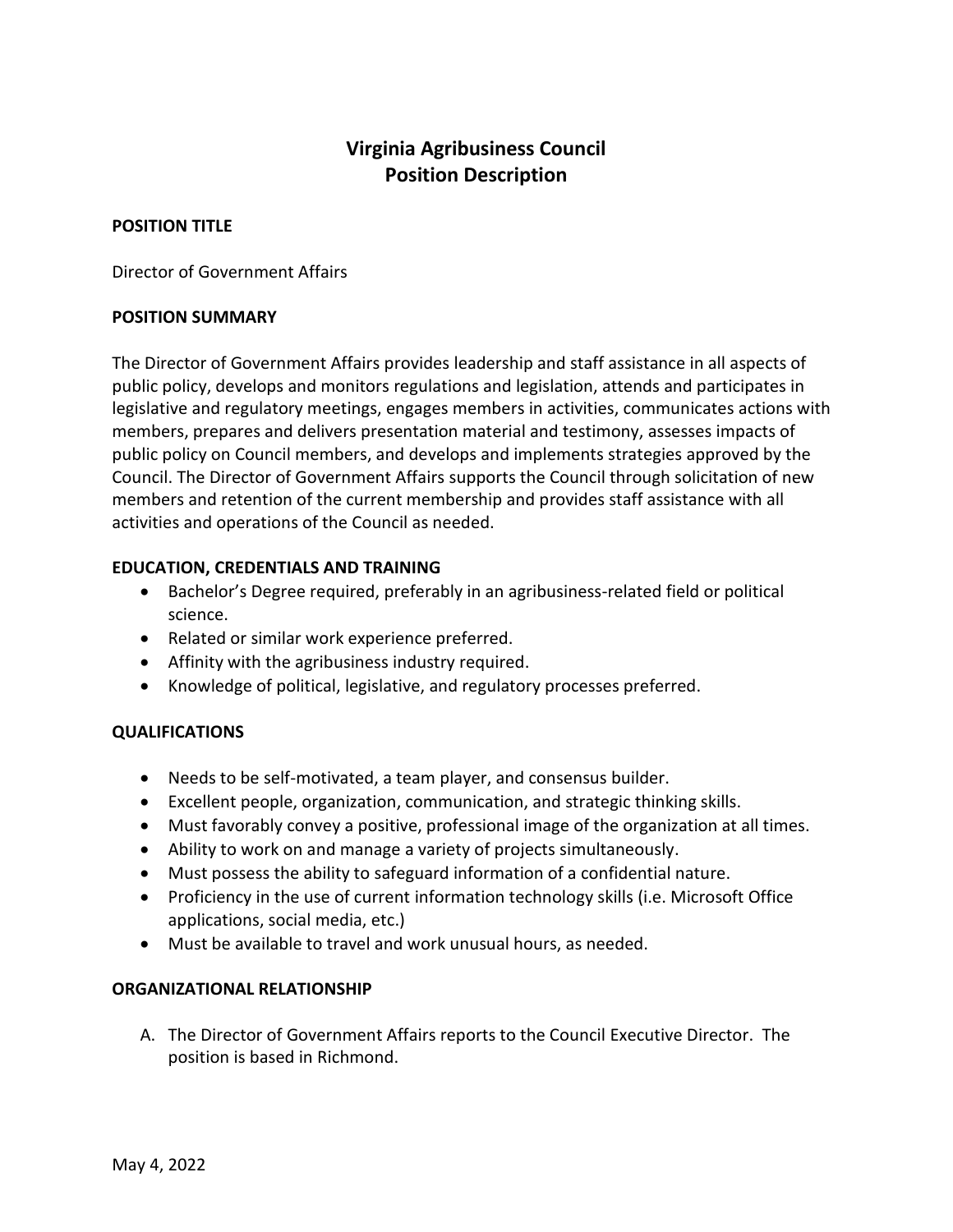#### **JOB DUTIES AND RESPONSIBILITIES**

- A. Legislative/Regulatory/Communications Services- Works in concert with the Executive Director to provide effective, efficient, and high-quality results (primarily on the State level) on behalf of the membership. Specific duties may include:
	- 1. Cultivates and maintains positive relationships with the executive and legislative levels of government.
	- 2. Monitors specific issues through the legislative and regulatory processes including assisting in the development and implementation of strategy, ongoing monitoring, and communication with others involved in the process.
	- 3. Work with the Director of Member Services and Events to monitor and proactively respond to legislative and regulatory issues affecting the membership.
	- 4. Maintains contact with membership so as to identify issues and apprise them of issue status. Accomplishes this through attendance at member and industry coalition meetings, individual contacts, newsletters, and correspondence.
	- 5. Coordinates State Policy and National Policy Development Meetings. Develops formal statements of State and National policy for approval by the membership.
	- 6. Coordinates membership meetings with Congressional delegation in Washington, D.C. or in congressional districts.
	- 7. Coordinates and conducts member activities during General Assembly.
	- 8. Drafts communications promoting the agribusiness industry through government relations activities so as to improve the public's knowledge and appreciation of the importance of agribusiness and enhance the industry's image.
	- 9. Assists staff with logistical support in preparation and coordination of the Council's activities and events including, but not limited to, the following:
		- a. Annual Appreciation Banquet
		- b. Annual Meeting
		- c. Golf Tournament
		- d. Sporting Clays Tournament
		- e. Town Hall/Membership Meetings
- B. Membership and Funding
	- 1. Assists the Director of Member Services in attracting new members, selling memberships and growing the Council's membership base.
	- 2. Assists in communications with the Council membership and soliciting their involvement in Council activities.